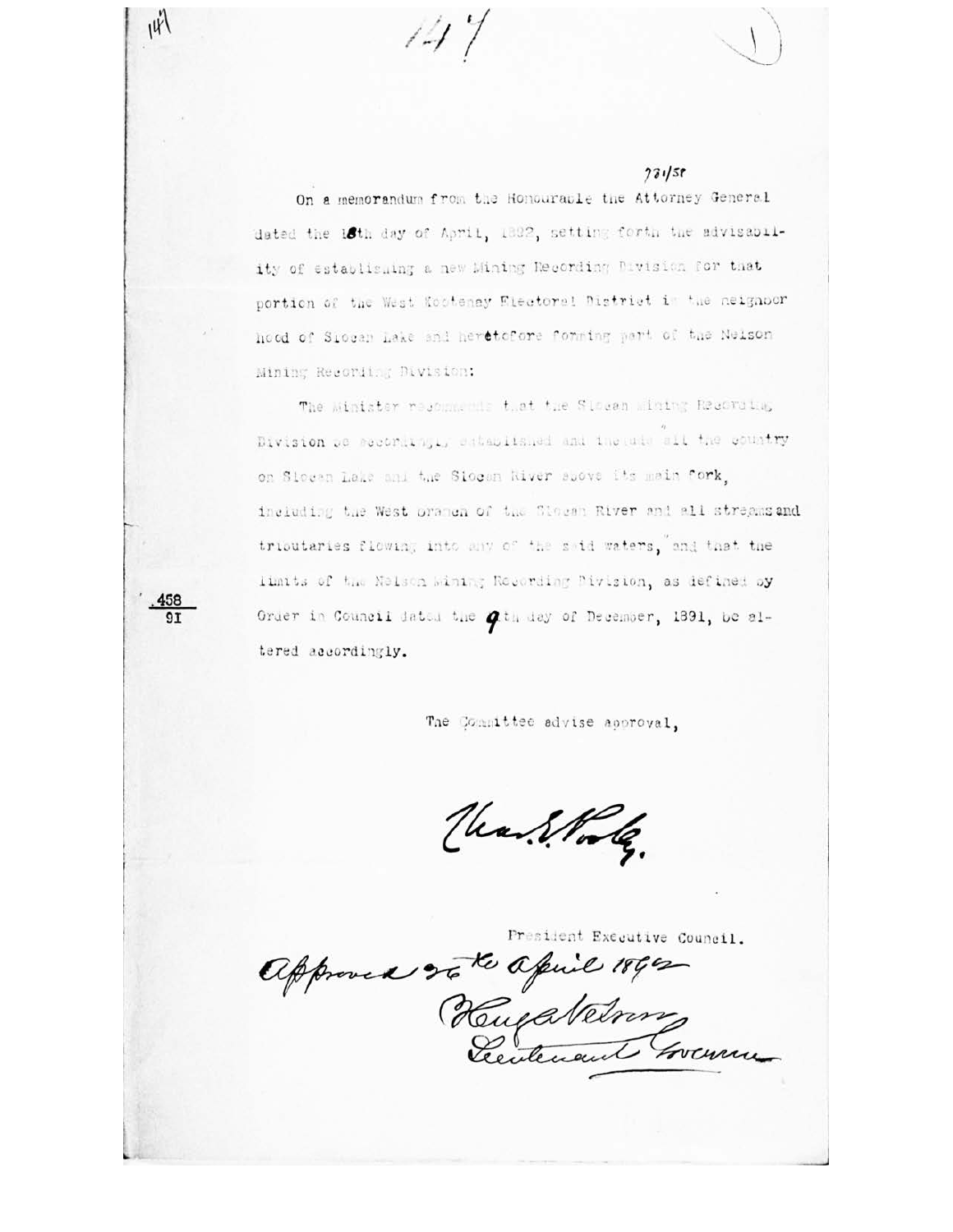$\frac{144}{92}$ Establishing a nuo Mining Pecording Divi in West Rootenay ? D.hnown as - the Slocan Mining Recording Division 2 altering the Nelson Nineny Preceding Div. accordingly